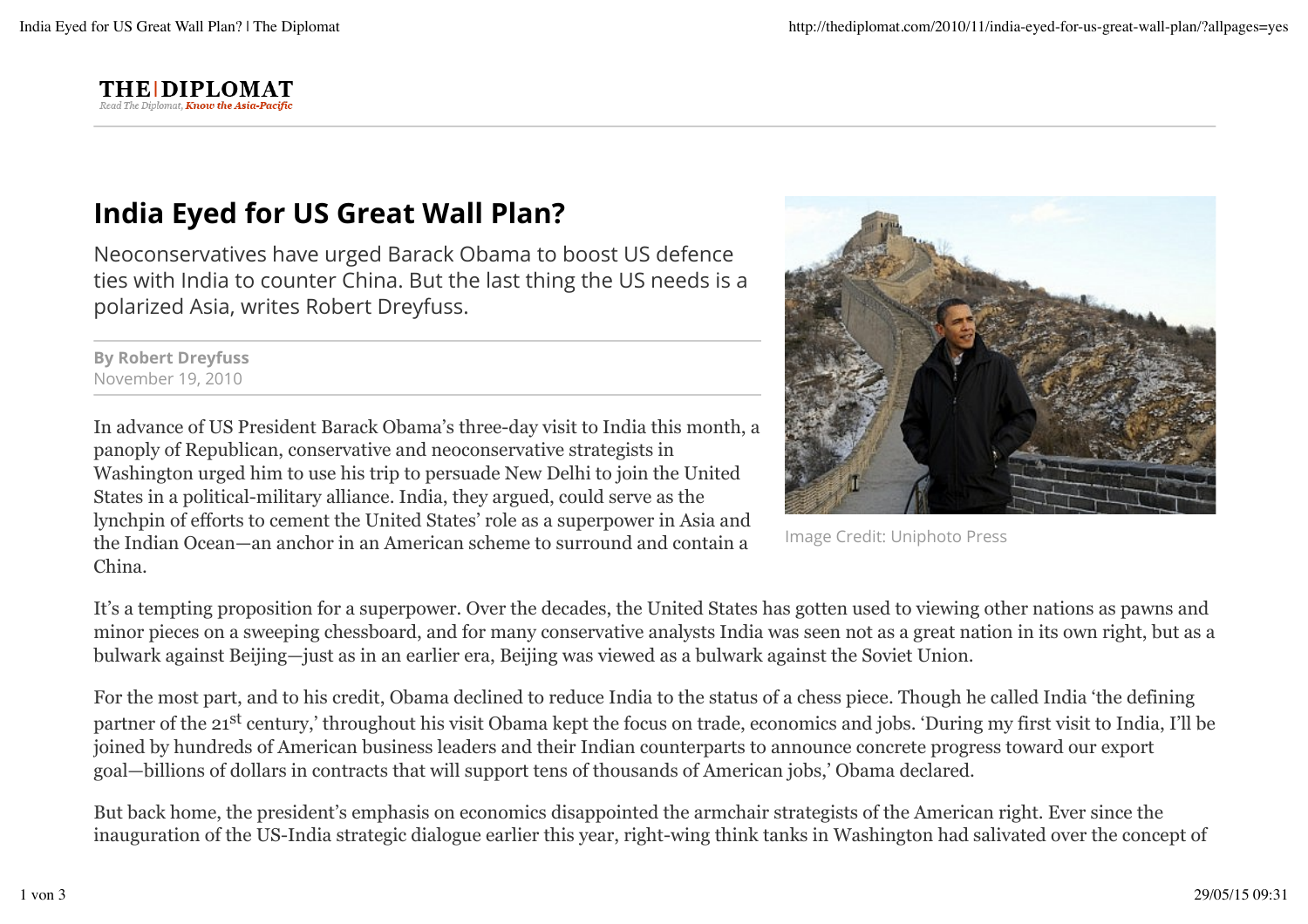an alliance between the two great nations against China. Ignoring India's longstanding commitment to a nonaligned stance and neuralgic opposition to entangling alliances, and papering over the very real and significant differences between US and Indian interests, analysts at the American Enterprise Institute, the Hudson Institute and the Heritage Foundation—the leading bastions of neoconservative thought in Washington—envisioned a kind of super-NATO linking the United States and India.

The neoconservatives, who have few channels into the Obama administration, must have been nostalgic for the days of the George W. Bush administration. Back in 2005, Tom Donnelly, a neoconservative military expert at the American Enterprise Institute, wrote that 'successfully wooing India is key to preserving the liberal, American-led international order.'

On the eve of Obama's visit, Tim Sullivan and Michael Mazza, Asia hands at AEI, waxed eloquent about India's 'growing anxieties about China's increasing military power and regional assertiveness,' and proposed a vast effort to build up India's military capabilities with US arms exports and technology, including efforts to help India project its naval power into 'East Asian waters.' Expressing unhappiness with India's continuing reliance on Russian-made weaponry for 70 percent of its armaments—a 'vestige of India's Cold War strategic alignment'—they proposed an influx of advanced US arms for India, even suggesting that India take part in the controversial F-35 Joint Strike Fighter programme. The buzzword at AEI and other think tanks was 'interoperability,' that is, integration of US and Indian weapons systems in the event that a coming conflict led the two nations to be open military allies.

Interoperability, too, was a key point for John McCain, the ever-bellicose senator from Arizona. Speaking to another think tank, the Carnegie Endowment for International Peace, McCain called for a 'joint US-Indian concept for both the Indian and Pacific oceans' and greater involvement of Indian military officers at US Central Command—which runs the war in Afghanistan—and at the US Pacific Command. Obama, said McCain, should 'facilitate India's deployment of advanced defence capabilities, such as nuclear submarines, aircraft carriers, missile defence architecture, as well as India's inclusion in the development of the Joint Strike Fighter.'

McCain and the neoconservatives imagined an India arrayed against both China to the north and east and Pakistan and 'Islamic fundamentalism' to the west, and they happily endorsed the development by India of mobile 'integrated battle groups' that could engage in a simultaneous 'two-front war,' according to Dan Blumenthal, an AEI analyst.

A commissioner on the US-China Economic and Security Review Commission, Blumenthal worked for Paul Wolfowitz and Douglas Feith at the Pentagon between 2002 and 2004. Writing last spring, Blumenthal penned a blistering critique of Obama's measured policy in Asia: 'President Obama's accommodating stance toward China and his apparent lack of interest in cementing partnership with Delhi have focused Indian minds, as has his failure to invest in resources his Pacific commanders need.'

Meanwhile, neoconservatives, along with McCain, have blasted Obama's promise to begin pulling US forces out of Afghanistan next July, saying that the idea has signalled weakness to India.